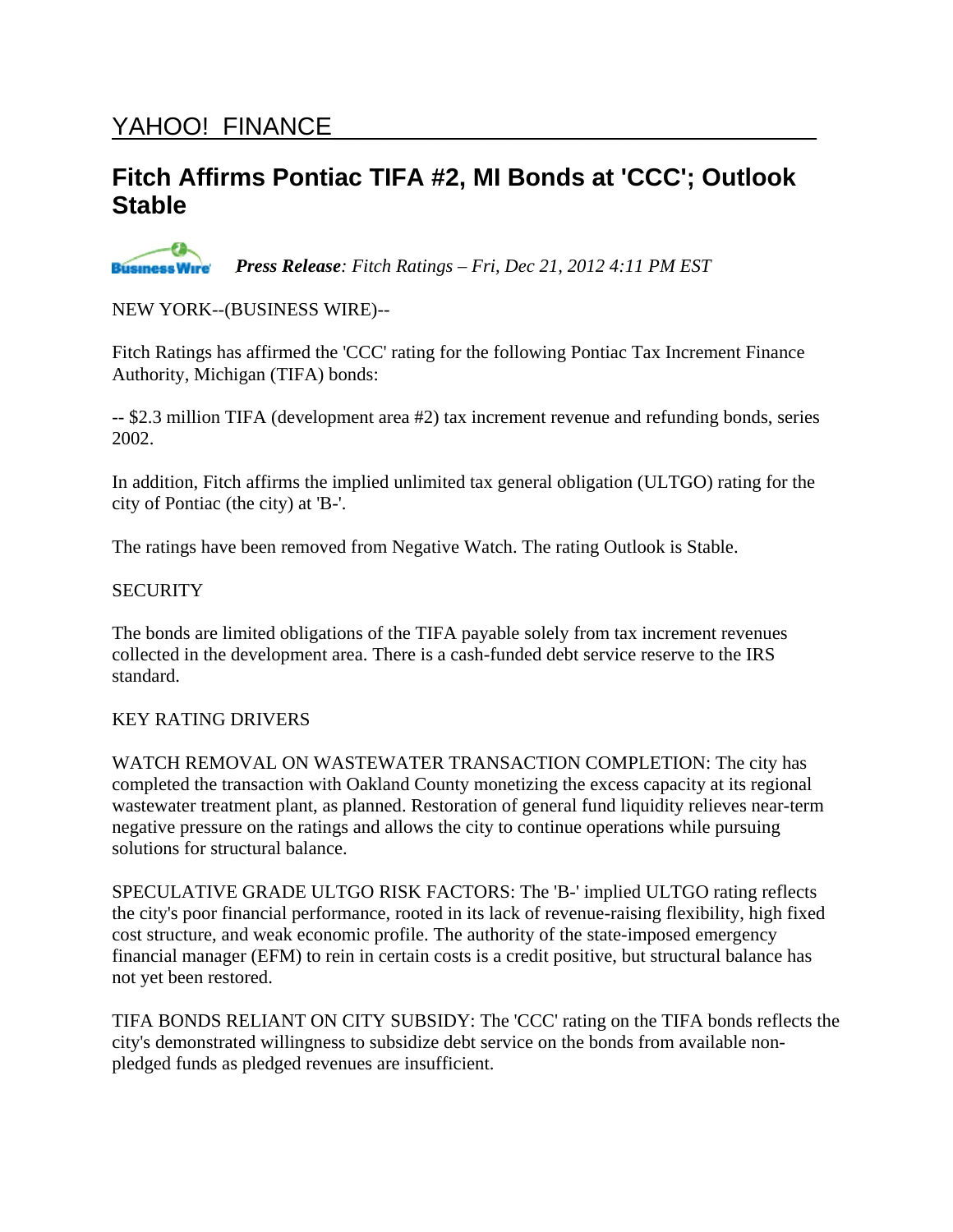TAX INCREMENT ELIMINATED: Due to severe tax base declines taxable value (TV) in the TIF district has dropped below the base amount, creating a negative incremental value and eliminating tax increment revenues.

# CREDIT PROFILE

# INCREMENT INSUFFICIENT TO SUPPORT DEBT SERVICE

Primary support for the bonds is derived from the city's continued willingness to subsidize debt service, given the erosion of the pledged revenue stream; TV in TIF #2 is now lower than the base value. An 80% drop in TV was recorded in fiscal 2012, largely due to a successful General Motors Corporation (GM) tax appeal. Meaningful recovery of the tax increment revenue stream is unlikely in the near or medium term given the depths of the real estate downturn, the projection of continued tax base erosion for the next several years, as well as state-wide limits on annual growth of the property tax levy.

Likely sources of debt repayment include approximately \$1 million on deposit in the TIF #2 fund and approximately \$985,000 in the cash-funded debt service reserve. Additionally, the city has identified excess revenues from TIF #4, whose bonds have been fully repaid, as a potential source for subsidy of TIF #2 debt service. The city does not anticipate subsidization from the general fund.

### WEAK TAX COLLECTIONS

Citywide property tax collections have hovered around 75% for the past two years. As with all local entities within Oakland County, the city is made whole via the county revolving delinquent tax fund. However, there is a charge back to the city after two years for uncollected taxes. The county also may decide to terminate the revolving fund at any time.

### ASSET MONETIZATION RESTORES GENERAL FUND BALANCE

The agreement with Oakland County to monetize the excess capacity of the wastewater treatment plant generated \$55 million for the city. Proceeds were allocated to put money aside for water and wastewater system improvements (\$5 million), retire revenue bond debt associated with the system (\$4.1 million), retire the 2006 fiscal stabilization bonds (\$16.5 million), retire 2006 tax increment finance authority/building authority bonds (\$9.6 million), and to pay the property tax appeal refund due to GM (\$2 million). The remaining \$17.8 million is allocated to deficit elimination.

### STATE OVERSIGHT

Fitch believes Pontiac will continue to struggle economically and financially as it works to transition away from its traditionally manufacturing-based roots. The city has operated with a state-appointed EFM since March 2009. The EFM is employed by the state to re-establish structural integrity and eliminate the accumulative deficit within five years, with authority over labor negotiations, hiring, spending, and most other financial concerns.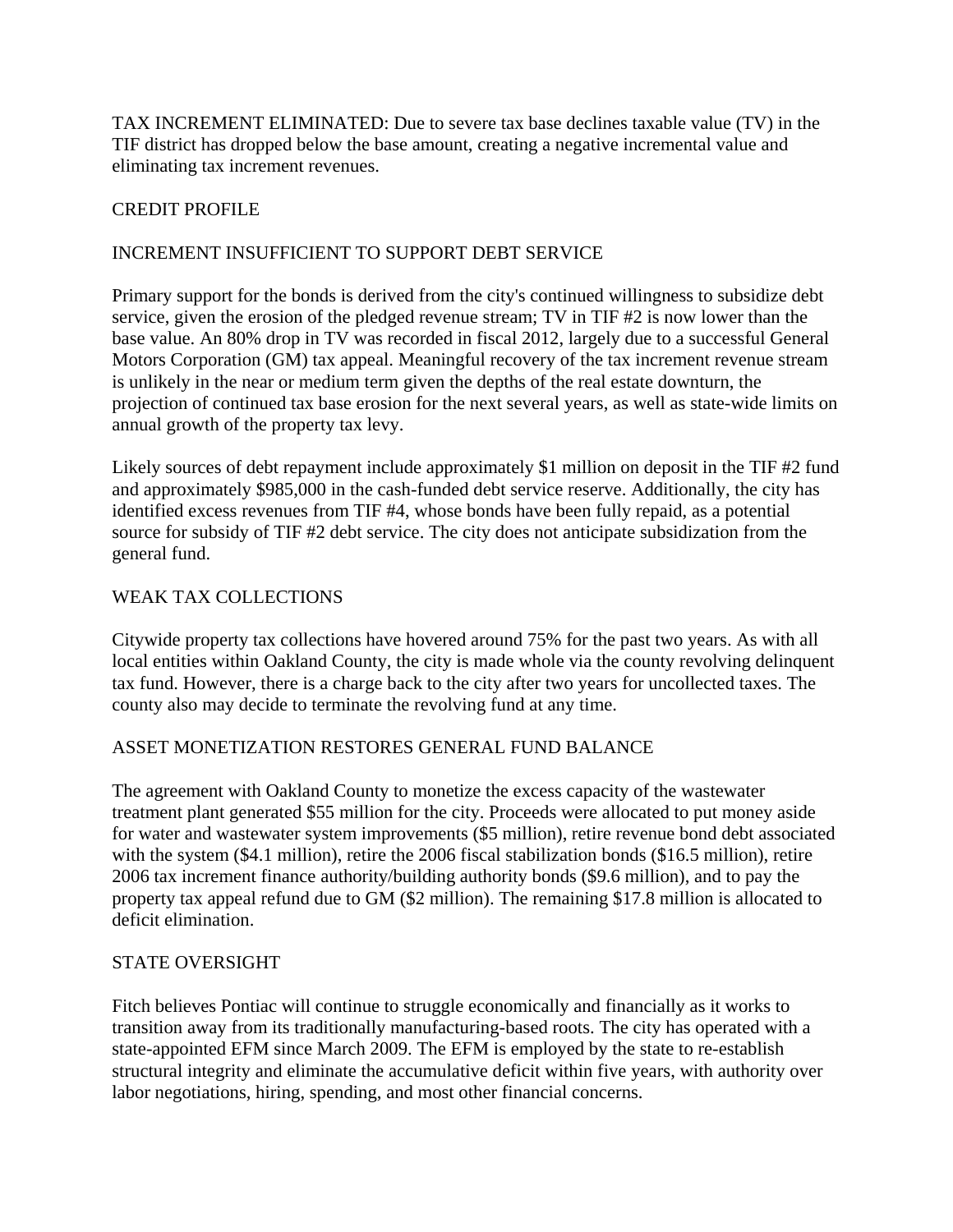Last month Michigan voters overturned Public Act 4, the emergency manager law that granted the EFM broad powers to address the city's substantial fixed cost burden. The EFM is now operating under the prior law, Act 72. Newly passed legislation, which has not yet been signed into law, would restore many of the broader powers lost by the repeal of Public Act 4. The legislation would also allow the city council to remove the EFM as early as April 1, 2014, but provides some limits on how quickly the city council could reverse the EFM's decisions.

# FUNDAMENTAL EXPENDITURE CHANGES

The state-appointed EFM has employed extraordinary expenditure reduction methods, including outsourcing police responsibilities to Oakland County, privatizing several governmental functions, dramatically reducing staff, selling assets, streamlining health care costs, and monetizing excess capacity at the regional wastewater treatment plant.

As a result of the expenditure reductions - coupled with the omission of certain payments - the city generated a \$4.6 million general fund operating surplus after transfers (14% of spending) and ended fiscal 2011 with a \$554,732 balance or 2% of expenditures and transfers out. The positive ending general fund balance was the first since fiscal 2002. Fitch notes the operating results were partially achieved by omitting a \$4.0 million pension and benefits payment and a \$1.9 million property tax refund owed to General Motors Corporation.

Unaudited results for fiscal 2012 show a \$3.7 million operating deficit turning the general fund balance back to a negative \$3.1 million, equivalent to a negative 7.3% of spending. The city anticipates returning the general fund to positive territory in fiscal 2013 with the proceeds of the wastewater transaction. Projections for fiscal 2013 call for adding \$13 million to general fund balance, which would put the total ending general fund balance at \$9.9 million or 15.5% of spending. The city reports that the structural deficit has narrowed, but still persists, with recurring expenditures exceeding recurring revenues by \$6 million for fiscal 2013.

The city is exploring ways to reduce or eliminate its costs for retiree health care as a way to achieve structural budgetary balance. Currently, the city pays approximately \$5.6 million annually for retiree health care. Eliminating this payment would close the structural gap between recurring revenues and recurring expenditures. The EFM and mayor have proposed using the overfunded portion of the pension fund to pre-fund the other post-employment benefit (OPEB) liability which would reduce the city's annual costs.

Previously, the board governing the pension system has been unwilling to study this plan. However, the EFM recently reconstituted the board and the new members are expected to be more favorable toward studying the option. Fitch expects the proposal will be met with legal challenges and will monitor any progress the city makes toward achieving structural budgetary balance through this or other means.

### CHALLENGING ECONOMIC PROFILE

Pontiac has been adversely impacted by the decline of the auto industry. At one point GM employed 15,000 people and accounted for 25% of aggregate taxable property value. But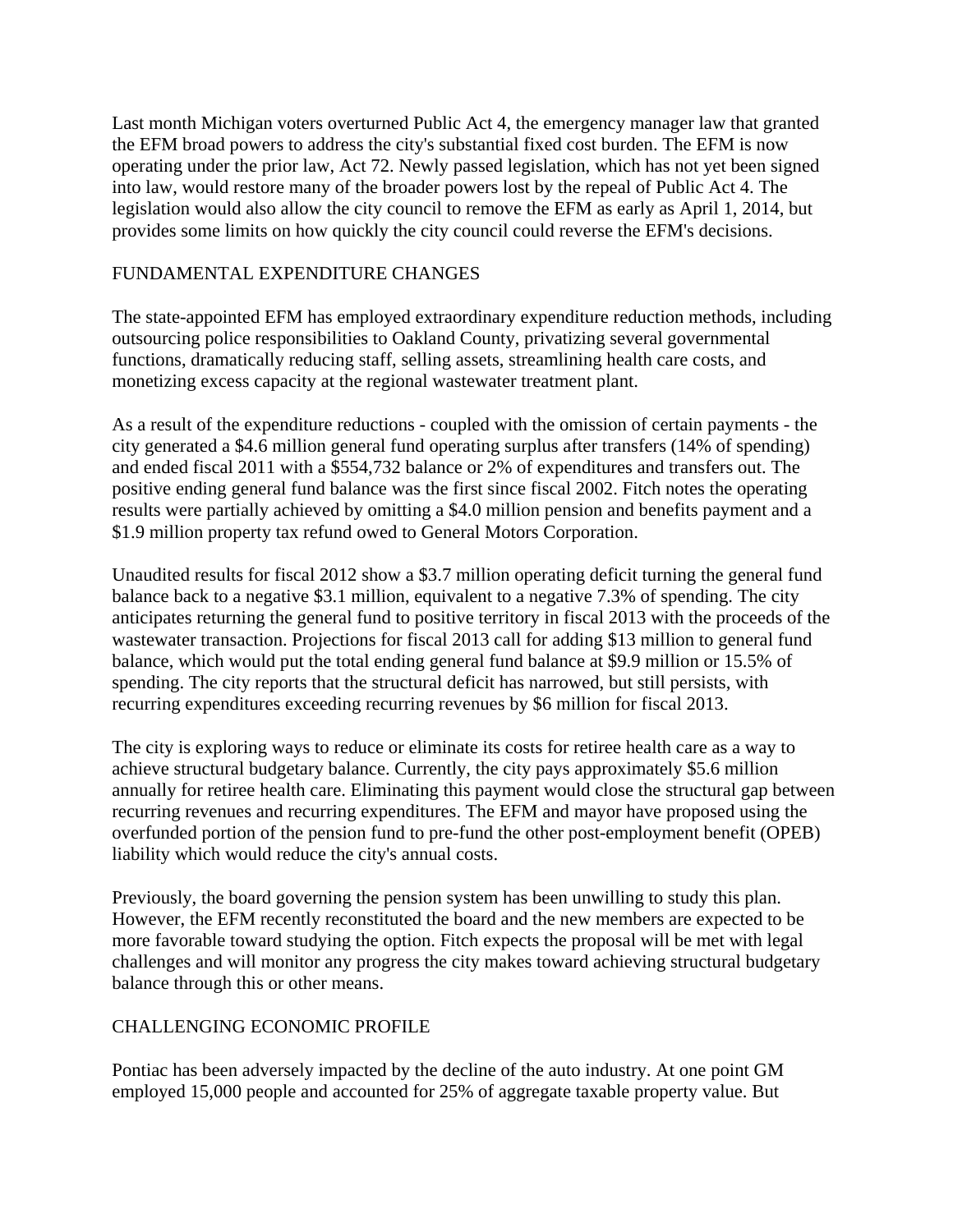employment declined to 3,000 after the closure of both its truck and assembly plants in 2009, and GM now accounts for less than 2% of TV.

Citywide unemployment rates have improved from 31% in October of 2009. However, rates are still extraordinarily high at 21.8% in September 2012. The individual poverty rate is more than double the state average, and median household income equals 64% of the state mean. The current property tax collection rate is extremely low at 75%. Oakland County makes the city whole through its delinquent tax revolving fund, but the city is liable for charge-backs for uncollectible amounts after two years.

### MANAGEABLE LONG-TERM OBLIGATIONS

Overall debt levels are moderate, totaling \$1,290 per capita and 3.8% of market value. Principal amortization is above average, with 70% repaid within 10 years. The city provides pension benefits to its employees through two single-employer defined benefit pension plans. The city made one-half of its required contribution in fiscal 2010, and none of the fiscals 2011 or 2012 amounts. One of the plans is well over-funded, even after adjustment by Fitch to reflect a 7% discount rate, and the other is nearly fully-funded.

The city also provides OPEB benefits, as mentioned, which the city currently funds on a pay-asyou-go basis. As of December 2011, the OPEB unfunded actuarial accrued liability (UAAL) totaled \$180 million or a relatively high 8.8% of market value. Fitch notes that staffing reductions and changes to health care benefits have reduced the OPEB UAAL dramatically from the \$306 million recorded in the previous actuarial study.

Additional information is available at 'www.fitchratings.com'. The ratings above were solicited by, or on behalf of, the issuer, and therefore, Fitch has been compensated for the provision of the ratings.

In addition to the sources of information identified in Fitch's Tax-Supported Rating Criteria, this action was additionally informed by information from Creditscope, University Financial Associates, S&P/Case-Shiller Home Price Index, IHS Global Insight, National Association of Realtors.

Applicable Criteria and Related Research:

-- 'Tax-Supported Rating Criteria' (Aug. 14, 2012);

-- 'U.S. Local Government Tax-Supported Rating Criteria' (Aug. 14, 2012).

Applicable Criteria and Related Research:

Tax-Supported Rating Criteria http://www.fitchratings.com/creditdesk/reports/report\_frame.cfm?rpt\_id=686015